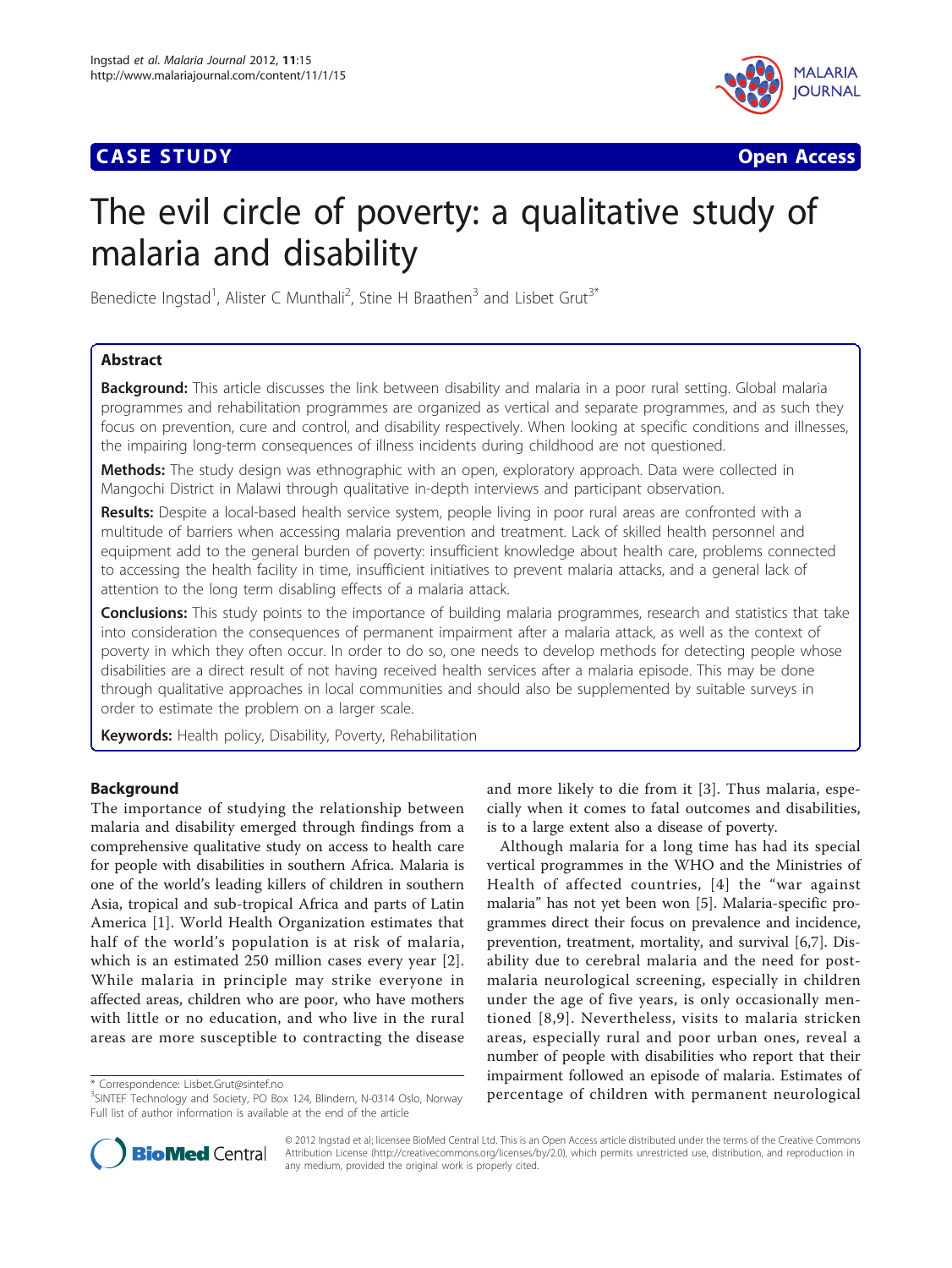damage as a result of cerebral malaria vary greatly, from 2% to 25% [[10](#page-4-0)-[13\]](#page-4-0). Reported after-effects of cerebral malaria in children are epilepsy, cerebral palsy, hearing impairment, visual impairment, intellectual impairment and attention deficit hyperactivity disorder (ADHD) [[14](#page-4-0)]. Epilepsy as an initial complication often leads to physical and/or intellectual impairment when untreated.

Japanese encephalitis carries symptoms and consequences that in many ways resemble those of cerebral malaria and Lewthwaite et al [\[15](#page-4-0)] designed a questionnaire to assess the neurological and disabling impacts of Japanese encephalitis on children in resource-poor countries. Gladstone et al [[16](#page-4-0)] tested a similar tool in Malawi, but without any mention of malaria as a cause of disability in the children who were screened for the purpose. In a study of epilepsy as an outcome of cerebral malaria in Malawi, Birbeck et al [[17\]](#page-4-0) found that 12 out of 132 children developed epilepsy while 28 of 121 cerebral malaria survivors developed additional neurodisabilities. Other studies on malaria in Malawi do not mention disability as a possible outcome [[18](#page-4-0)]. Nor do they discuss poverty as a contributing factor to noncompliance to prophylactic or therapeutic measures, but rather explain such behaviour as due to "women's weak knowledge" [[19\]](#page-4-0).

# Living condition and health facilities in Malawi

Malawi is among the countries in the world where malaria causes serious health problems. The whole population is at risk. In 2004, about 33% of all children in the district were estimated to have had malaria. Malawi's population is among the poorest in Africa. Over half the 15 million [\[20](#page-5-0)] population is food insecure and dependent on rain-fed smallholder agriculture. Those who live along the lake shore supplement their diet and income by fishing from small boats. While Malawi's National Statistical Office indicates that 39% are living below the poverty line [[21](#page-5-0)], Palmer [[22\]](#page-5-0) claims that as much as 65% of the population are unable to meet their daily consumption needs.

This study was conducted in Mangochi District, which borders Lake Malawi, and which has a population of 803,602 people. Though densely populated, the settlement pattern is scattered. Most people live below the poverty line [[23](#page-5-0)]. This is quite a paradox in a landscape that seems green and fertile, but for most of the families the patches of land are too small to feed the family, and some households have no land of their own. Women do most of the agricultural work. If a woman has to stay at home and take care of a disabled child, this reduces the agricultural output. The most common income option for men is occasional work on other people's fishing boats.

Mangochi District has 49 health facilities, 23 are owned and run by the government, the rest by NGOs and private actors. The lower level health facilities experience irregular and incomplete medicine supplies, they are understaffed and with high turnover among staff. The total number of health workers in the district was 1,453 in 2007, six of them being physicians. The current staffing levels at health facilities in Malawi are the lowest in the region and are threatened with collapse by a growing human resource crisis. Despite scarce resources, some improvements have taken place in recent years. Immunization programmes have eliminated neonatal tetanus and polio, and as of 2010 60% of all households owned an insecticide-treated net to prevent malaria [\[24](#page-5-0)]. However, owning a net does not say very much about its use: who in the household is using the net and for what purpose? Is the net repaired when it is torn? Can the family afford to buy a new one when the one they have is torn?

# Theoretical framework - the evil circle of disability and poverty

The theoretical perspective for this study is to understand poverty as structural violence which unfolds through social and cultural institutions, and which is avoidable [[25](#page-5-0)]. Structural violence occurs when people are kept in poverty because they are hindered from meeting their basic needs, fulfilling their potential and accessing fundamental social institutions such as political power, education, and health care. In compliance with this perspective disability is understood as a socially constructed phenomenon [[26\]](#page-5-0). The "evil circle of poverty" as discussed by Yeo and More [[26](#page-5-0)] occurs when poverty generates disability, and disability generates and keeps people in poverty respectively.

During this fieldwork, a strong link between disability, poverty and malaria became apparent. Thus the link between malaria, delayed or lack of prevention and treatment, and disability became an important issue to investigate further in the study. In this article some of the aspects of this relationship will be discussed.

# Methods

The fieldwork for this qualitative study took place in March 2009. The study is built on an open ethnographic approach [[27](#page-5-0)]. An ethnographic approach facilitates the opportunity to study people's lives defined broadly, to learn about their life situation, the values they strive for and the constraints under which they make their choices. The attention is directed to reflect knowledge and the systems of meaning which surround people's lives [[28\]](#page-5-0).

One of the strengths of ethnographic approach is to incorporate and illuminate findings and topics that may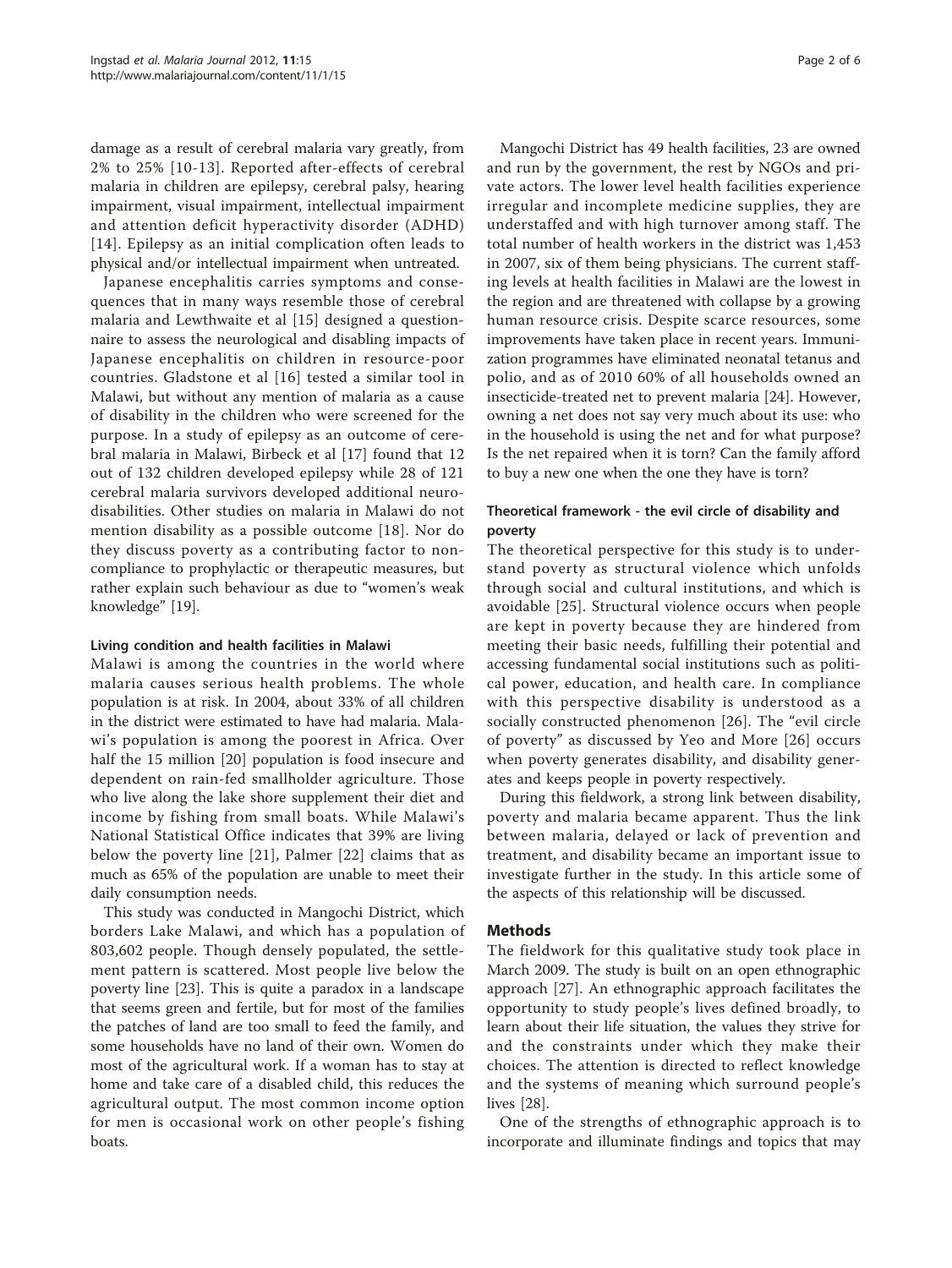not have been explicitly considered at the onset of the study. Since Mangochi District borders Lake Malawi malaria was expected to be a problem. However, malaria as a cause to disability was initially not the main focus of the study. The apparently strong relationship between disability and malaria came up as one of the findings.

Data were collected by open in-depth interviews. Both individual and group interviews were conducted. Individual interviews were conducted in people's homes and in the villages. The informants were identified with the help of the village chiefs. The chiefs were visited on arrival and gave the research team permission to come back for interviews the following days. The chiefs identified key informants to approach and other informants were found through chain referral sampling (snowballing) [[29](#page-5-0)] where the person who was interviewed identified the next informant. In some villages a number of people with disabilities gathered at the chief's house when the research team came back for interviews. This gave an opportunity to do group interviews in addition to the individual interviews. All interviews lasted one to two hours. In all 64 adults with disabilities and/or guardians of disabled children were interviewed. The informants were poor villagers who had a physical, sensory or intellectual impairment. A previous history of malaria was not a criterion for informant selection. The research team spent two to three days in each village, and observation of the village life and people's living condition was done during this stay. In addition to interviews with people with disabilities 21 health care providers were interviewed: two medical doctors, four rehabilitation personnel, three health surveillance assistance, four community health workers, four traditional birth attendants, and four traditional healers. The interviews followed a guide and were organized as a structured conversation between one researcher and one or more informants. Three of the four researchers do not speak the local language and these interviews were facilitated through a professional interpreter.

Ethical clearance was obtained from ethical research committees in Norway and Malawi. Information on the study's purpose was given to the informants and oral consent was obtained.

# Results

# Health services and poverty

Cerebral malaria or severe fever in late pregnancy or in early childhood was given as an explanation to the disability in 38 of the 64 individual interviews. All of the informants in this study had the option of attending modern health facilities. However, the settlement pattern in the area is scattered, and most people have a long way to travel to reach a health facility. Ways of getting to health facilities are by bicycle, which most people have to rent or borrow, or by foot to the main road to catch a bus. Lack of money to pay for transport is a serious barrier for poor people. The mother of a 13-yearold girl told that her daughter had developed normally up to the age of five when she got cerebral malaria. The family lives in a village one day's walk from a health facility. The mother had hesitated to seek help, thinking the daughter would recover, but as she got worse the mother carried her to the health clinic. When they arrived at the health clinic the daughter was critically ill. When the daughter recovered she had lost her hearing ability and could no longer walk properly.

The few health clinics that exist in the area are understaffed and underequipped. Lack of personnel and medication may leave the patient untreated or may delay the treatment for several days. A father of a mentally impaired son told that he had taken his child to the local clinic when the fever had lasted for three days. Because the clinic was out of medication they were referred to the district hospital. This delayed the onset of treatment by another two days. Upon recovery the son had epilepsy and was spastic in his right arm and leg. Even when medication is available, the additional costs may represent a significant barrier. Parents of children with epilepsy have to bring the children to the health clinic in order to collect the medication. The costs for frequent transport to the clinic to pick up the medication were too much for many of them and after a while most of them had stopped going to the health clinic for medication.

All of the informants were aware that malaria is carried by mosquitoes. They were aware of the need for protection, and of the efficiency of modern medicines in prevention and treatment. The informants told that a clinic would be their first choice when seeking help for malaria. However, belief in witchcraft as a cause of malaria was also prevalent among those understanding the efficiency of modern medicines. Informants who had chosen to go to the local traditional healer instead of the clinic gave various explanations for their choice. One reason was lack of money for transport to the clinic. Another reason was the understanding that high and moderate fevers respectively have different causes and therefore requires different treatment.

The cases mentioned above illustrate the close connection between cerebral malaria, neurological sequela, and disability. This is especially critical in poor rural populations where the distance to the nearest health facility is far, the means of transport poor and expensive, and the existing health facilities understaffed and underequipped. This finding was corroborated in interviews with medical doctors and other health facility staff. According to the health personnel interviewed, learning impairment, cerebral palsy and epilepsy were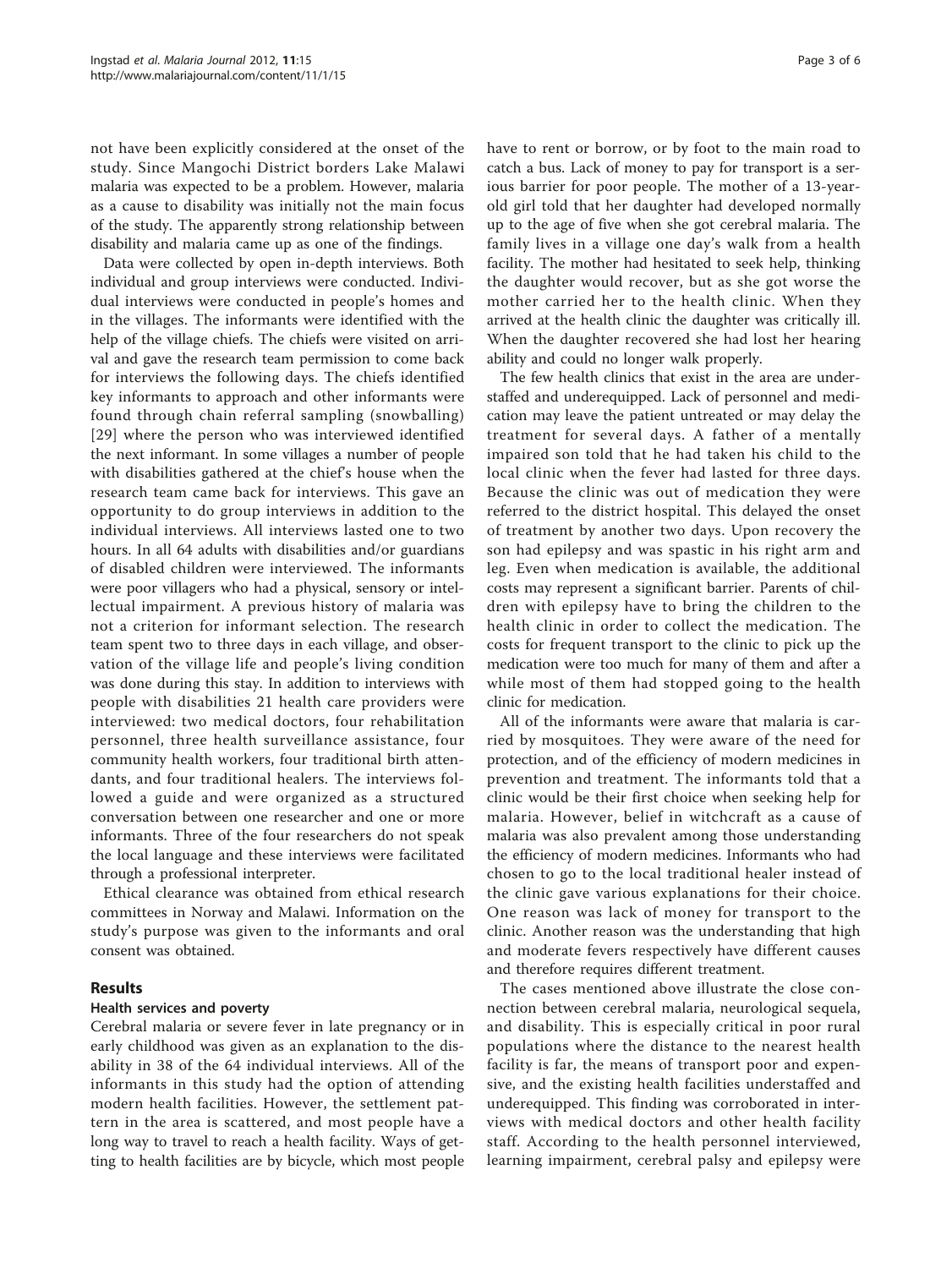the most common after-effects of malaria, often combined with intellectual impairment. When the affected child recovers it is classified as a survivor in the health clinic's statistics. On subsequent visits to health facilities, new conditions may not be attributed to malaria in infancy.

#### Mosquito bed nets and poverty

In Malawi bed nets treated with insecticide are given free to children under five and to pregnant women. The nets are distributed through health facilities to pregnant women that come for antenatal care (ANC) and to children that are brought for infant check-up. Many expectant mothers choose to give birth at home as traditional birth attendants are active in the local communities. The traditional birth attendants lost their official authorization in 2009 but they are still used because they are cheap and accessible in the community. They represent a risk for delay in cases of maternal malaria attacks. Coverage for BCG vaccination is however high in the area (95%) which indicates that children that are born at home are brought to the health facility for infant checkup.

Once the net is in the house the question arises about who is going to use it. A single mother with three small children had chosen to use the bed net herself and let the children sleep without one. Her decision was made out of consideration for the whole family. She was the provider of her family. If one of her children got sick she could take care of the child and if necessary bring the child to the clinic. If she herself got sick her children would have no one to care for them. Fishermen using the bed nets for fishing were also observed during the stay in villages near the lake. A similar explanation was given by them: what use is it to avoid malaria if the family is starving? From the perspective of a household provider who strives to maintain a minimum standard of living, this choice is understandable.

Malaria protection is dependent on when and how the nets are being used. They are to be used at night during sleep and hung from the ceiling above the bed and tucked under the mattress to keep the net tight and the mosquitoes out. But the mosquitoes are most active in the evening when the villagers gather around the fire outside the huts for the evening meal. The poor families cannot afford mattresses, but sleep on the floor on mats woven of stiff reeds that easily cut through the nets. The climate is humid and the nets are easily torn, thus reducing the life span of the nets.

### **Discussion**

The role malaria seems to play as a disabling condition is insufficiently recorded in medical reports and statistics about malaria. A nationally representative study of

malaria mortality in India [[30\]](#page-5-0) shows a considerable under-reporting of deaths from malaria. By ethnographic fieldwork it is possible to go behind the statistics and see how significant health issues such as compliance, attendance, cure and disability manifests themselves among the people concerned.

Based on the findings from this study, one may claim that the obstacle to the use of bed nets for the prevention of malaria in a poor area is first and foremost poverty. Fathers who use the children's bed nets for fishing, or mothers who decide to be the one to sleep under the net, do not do this out of lack of knowledge or bad attitudes. On the contrary, this can be understood as a rational choice rooted in poverty and structural barriers.

The families of the impaired malaria survivors expressed that they were resigned to their fate. They are victims of what Ribera and Hausmann-Muela [[31](#page-5-0)] call cumulative vulnerability, a situation where one life challenge comes on top of many others and makes the family abandon hope of change. Even if they wanted to consult doctors for after-effects, they lacked the means for transport and the money to pay for treatment and follow-up. In addition, the clinics in resource poor areas are not sufficiently equipped, and lack qualified and stable health personnel, medication, and equipment. Yeo and More [[26\]](#page-5-0) interpret situations like these as being trapped by the evil circle of poverty, where poverty is a leading cause of disability and vice versa. Cumulative vulnerability fits well into this picture in that the interaction between many disadvantageous factors enforces this evil circle.

Through an ethnographic approach this study has brought forward people's stories about living with the disabling after effects of malaria. The core problem people face seems to be to reach health services in time and/or to comply with the prescribed use of bed nets. These barriers are to a large extent rooted in poverty and structural barriers, and less in lack of knowledge and bad attitudes, which has been a common approach in qualitative studies of malaria issues [[32](#page-5-0)]. The disabled malaria survivors were victims of what is called the evil circle of disability and poverty [[26\]](#page-5-0) and of what Farmer [[33](#page-5-0)] and others [[34](#page-5-0)] call social suffering due to structural violence. A social suffering approach puts the blame for the suffering were it rightly belongs: on the social forces that generate poverty and force people to make choices that keep them from getting proper prevention and treatment for malaria as well as for disability.

Much of the development aid is organized along specialities in which sectors target one condition only. This works against linking disability and malaria issues. When programmes against malaria and for rehabilitation are designed as separate interventions, the planners and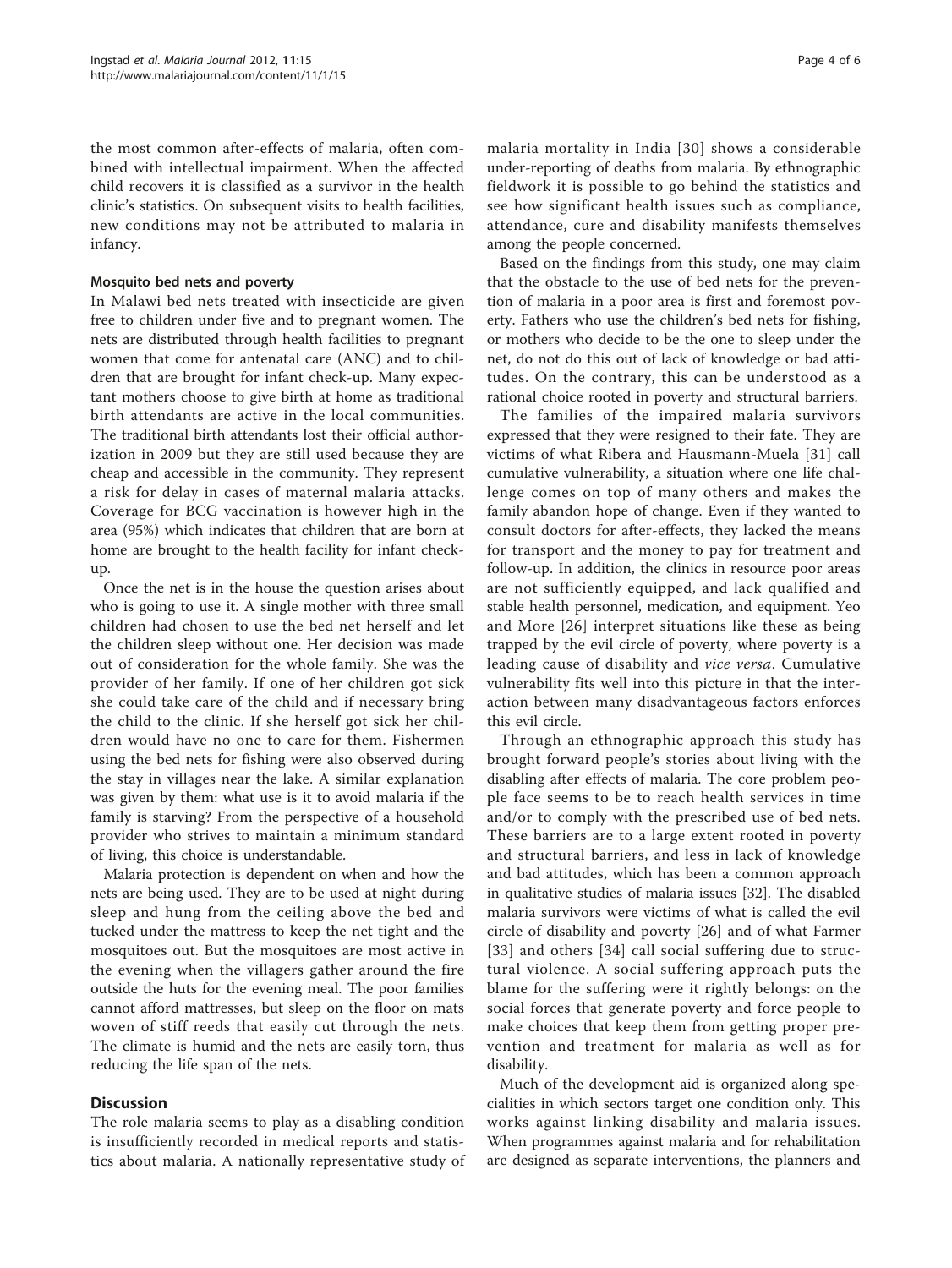<span id="page-4-0"></span>implementors of the different programmes do not join forces for joint action. The lives of people who are carrying these conditions, however, are not separated into compartments but consist of totalities where poverty, disability, health care, sorrow and happiness are closely linked together.

#### Limitation

The data obtained in this study is not validated against medical records. There is a theoretical possibility that the conditions mentioned have not been malaria in all cases. This should be considered a possible limitation of this study. Nevertheless, malaria is highly prevalent in the area and people know the symptoms well. In addition, the concurrence between the information from health personnel and the information from the disabled informants supports the conclusion of this study.

#### Conclusion

This study on disability and poverty has generated information on disabling effects of cerebral malaria as a consequence of poverty. The informants in this study are known to the health services as malaria survivors. However, they do not receive health services for the disabling after-effects because poverty in most cases has prevented them from seeking such help. This study should be supplemented with further ethnographic studies in order to analyze the underlying forces for people's coping strategies and the link between poverty, malaria and disability. It is also strongly recommended that large-scale representative surveys be carried out to determine the extent of the problem of disability following cerebral malaria. Such studies should focus on those who have initially been treated at a health facility and should also reach out to those who have not accessed health services. Similarly, it is recommended that actors responsible for programmes fighting malaria and actors responsible for rehabilitation programmes cooperate on how to improve the situation for disabled malaria survivors.

#### Acknowledgements

The study was funded by the Norwegian Research Council under the programme for Global Health and Vaccination Research (GLOBVAC). It is a part of a larger project: "Access to health services for people with disabilities in southern Africa".

#### Author details

<sup>1</sup>Institute of Health and Society, Department of General Practice and Community Medicine, Section for Medical Anthropology, University of Oslo, P.O.Box 1130 Blindern, N-0318 Oslo, Norway. <sup>2</sup>Centre for Social Research, University of Malawi, P.O. Box 278, Zomba, Malawi. <sup>3</sup>SINTEF Technology and Society, PO Box 124, Blindern, N-0314 Oslo, Norway.

#### Authors' contributions

BI, LG, and SHB are responsible for planning and study design. BI, LG, SHB, and AM participated in the data collection, the data analyses and the writing of the article. All authors read and approved the final manuscript.

#### Page 5 of 6

#### Competing interests

The authors declare that they have no competing interests.

Received: 12 October 2011 Accepted: 11 January 2012 Published: 11 January 2012

#### References

- 1. Malaria Countries and Map: Malaria.com. 2011 [[http://www.malaria.com/](http://www.malaria.com/info/malaria-countries-map.php) info/malaria-countries-map.phpl
- 2. New WHO malaria treatment guidelines stress need for diagnosis. 2010 [[http://apps.who.int/tdr/svc/news-events/news/malaria-guidelines\]](http://apps.who.int/tdr/svc/news-events/news/malaria-guidelines), Accessed March 10th 2011.
- 3. Kazembe L, Appelton NCC, Kleinschmidt I: [Spatial analysis of the](http://www.ncbi.nlm.nih.gov/pubmed/18686254?dopt=Abstract) [relationship between early childhood mortality and malaria endemicity](http://www.ncbi.nlm.nih.gov/pubmed/18686254?dopt=Abstract) [in Malawi.](http://www.ncbi.nlm.nih.gov/pubmed/18686254?dopt=Abstract) Geospatial Health 2007, 2:41-50.
- 4. World Health Organization: World Malaria Report 2010 Geneva [[http://www.](http://www.who.int/malaria/world_malaria_report_2010/en/index.html) [who.int/malaria/world\\_malaria\\_report\\_2010/en/index.html](http://www.who.int/malaria/world_malaria_report_2010/en/index.html)], [Cited May 2011].
- 5. Kreusch GT, Kilama WL, Moon S, Szlezák NA, Michaud CM: The global health system: linking knowledge with action - learning from malaria. PLoS Med 2010, 7:1-5, E1000179.
- 6. Yeka A, Gasasira A, Mpimbaza A, Achtan J, Nankabirwa J, Nsobya S, Staedke SG, Donnelly MJ, Wabvire-Mangen F, Talisuna A, Dorsey G, Kamya MR, Rosenthal PJ: Malaria in Uganda: challenges to control on the road to elimination I. Epidemiology and current control efforts. Acta Trop 2011, doi:10.1016/j.actatropica.2011.03.004.
- 7. Korenromp EL, Williams BG, Gouws E, Dye C, Snow RW: [Measurement of](http://www.ncbi.nlm.nih.gov/pubmed/12781507?dopt=Abstract) [trends in childhood malaria mortality in Africa: an assessment of](http://www.ncbi.nlm.nih.gov/pubmed/12781507?dopt=Abstract) [progress toward targets base don verbal autopsy.](http://www.ncbi.nlm.nih.gov/pubmed/12781507?dopt=Abstract) Lancet Infect Dis 2003, 3:349-358.
- 8. Kazembe L, Appelton NCC, Kleinschmidt I: [Spatial analysis of the](http://www.ncbi.nlm.nih.gov/pubmed/18686254?dopt=Abstract) [relationship between early childhood mortality and malaria endemicity](http://www.ncbi.nlm.nih.gov/pubmed/18686254?dopt=Abstract) [in Malawi.](http://www.ncbi.nlm.nih.gov/pubmed/18686254?dopt=Abstract) Geospatial Health 2007, 2:41-50.
- 9. Mishra S, Newton KCRJ: Diagnosis and management of the neurological complications of falciparum malaria. Nat Rev Neurology 2009, 5:189-198.
- 10. Idro R, Kakooza-Mwesige A, Balyejjussa S, Mirembe G, Mugasha C, Tugumisirize J, Byarugaba J: [Severe neurological sequela and behaviour](http://www.ncbi.nlm.nih.gov/pubmed/20398391?dopt=Abstract) [problems after cerebral malaria in Ugandan children.](http://www.ncbi.nlm.nih.gov/pubmed/20398391?dopt=Abstract) BMC Research Notes 2010, 3:104[<http://www.biomedcentral.com/1756-0500/3/104>].
- 11. Chima R, Goodman ICA, Mills A: [The economic impact of malaria in](http://www.ncbi.nlm.nih.gov/pubmed/12468115?dopt=Abstract) [Africa: a critical review of the evidence.](http://www.ncbi.nlm.nih.gov/pubmed/12468115?dopt=Abstract) Health Policy 2003, 63:17-36.
- 12. Murphy SC, Breman JG: Gaps in childhood malaria burden in Africa: cerebral malaria, neurological sequelae, anemia, respiratory distress, hypoglycemia, and complications of pregnancy. AmJTrop Med Hyg 2001, 64:57-67.
- 13. Crawley JAEY, Chou G, Mtove G, Nosten F: [Malaria in children.](http://www.ncbi.nlm.nih.gov/pubmed/20417858?dopt=Abstract) Lancet 2010, 375:1468-1481.
- 14. Brewster DR, Kwiatlowski D, White NJ: Neurological sequela of cerebral malaria in children. Lancet 1990, 27:1039-1043.
- 15. Lewthwaite P, Begum A, How Ooi M, Farahger B, Foo Lai B, Sandaradura I, Mohan A, Mandan G, Meharwade P, Subhashini S, Abhishek G, Begum A, Penkulinti S, Veera Shankar M, Ravikumar R, Young C, Cardosa MJ, Ravi V, Chang Wong S, Kneen R, Solomon T: [Disability after encephalitis:](http://www.ncbi.nlm.nih.gov/pubmed/20680123?dopt=Abstract) [development and validation of a new outcome score.](http://www.ncbi.nlm.nih.gov/pubmed/20680123?dopt=Abstract) Bull World Health Organ 2010, 88:584-592.
- 16. Gladstone MJ, Langcaster GA, Jones AP, Maleta K, Mtitimila E, Ashorn P, Smyth RL: [Can Western developmental screening tools be modified for](http://www.ncbi.nlm.nih.gov/pubmed/17379661?dopt=Abstract) [use in a rural Malawian setting?](http://www.ncbi.nlm.nih.gov/pubmed/17379661?dopt=Abstract) Arch Dis Child 2008, 93:23-29.
- 17. Birbeck GL, Molyneux ME, Kaplan PW, Seydel KB, Chimalizeni YF, Kawanza K, Taylor TE: [Blantyre Malaria Project Epilepsy Study \(BMPES\) of](http://www.ncbi.nlm.nih.gov/pubmed/21056005?dopt=Abstract) [neurological outcomes in retinopathy-positive paediatric cerebral](http://www.ncbi.nlm.nih.gov/pubmed/21056005?dopt=Abstract) [malaria survivors: a prospective cohort study.](http://www.ncbi.nlm.nih.gov/pubmed/21056005?dopt=Abstract) Lancet Neurol 2010, 9:1173-1181.
- 18. O'Meara WP, Mangeni JN, Steketee R, Greenwood BG: [Changes in the](http://www.ncbi.nlm.nih.gov/pubmed/20637696?dopt=Abstract) [burden of malaria in sub-Saharan Africa.](http://www.ncbi.nlm.nih.gov/pubmed/20637696?dopt=Abstract) Lancet Infect Dis 2010, 10:545-555.
- 19. Launiala A, Honkasalo ML: [Ethnographic study of factors influencing](http://www.ncbi.nlm.nih.gov/pubmed/17658564?dopt=Abstract) [compliance to intermittent preventive treatment of malaria during](http://www.ncbi.nlm.nih.gov/pubmed/17658564?dopt=Abstract) [pregnancy among Yao women in rural Malawi.](http://www.ncbi.nlm.nih.gov/pubmed/17658564?dopt=Abstract) Trans R Soc Trop Med Hyg 2007, 101:980-989.